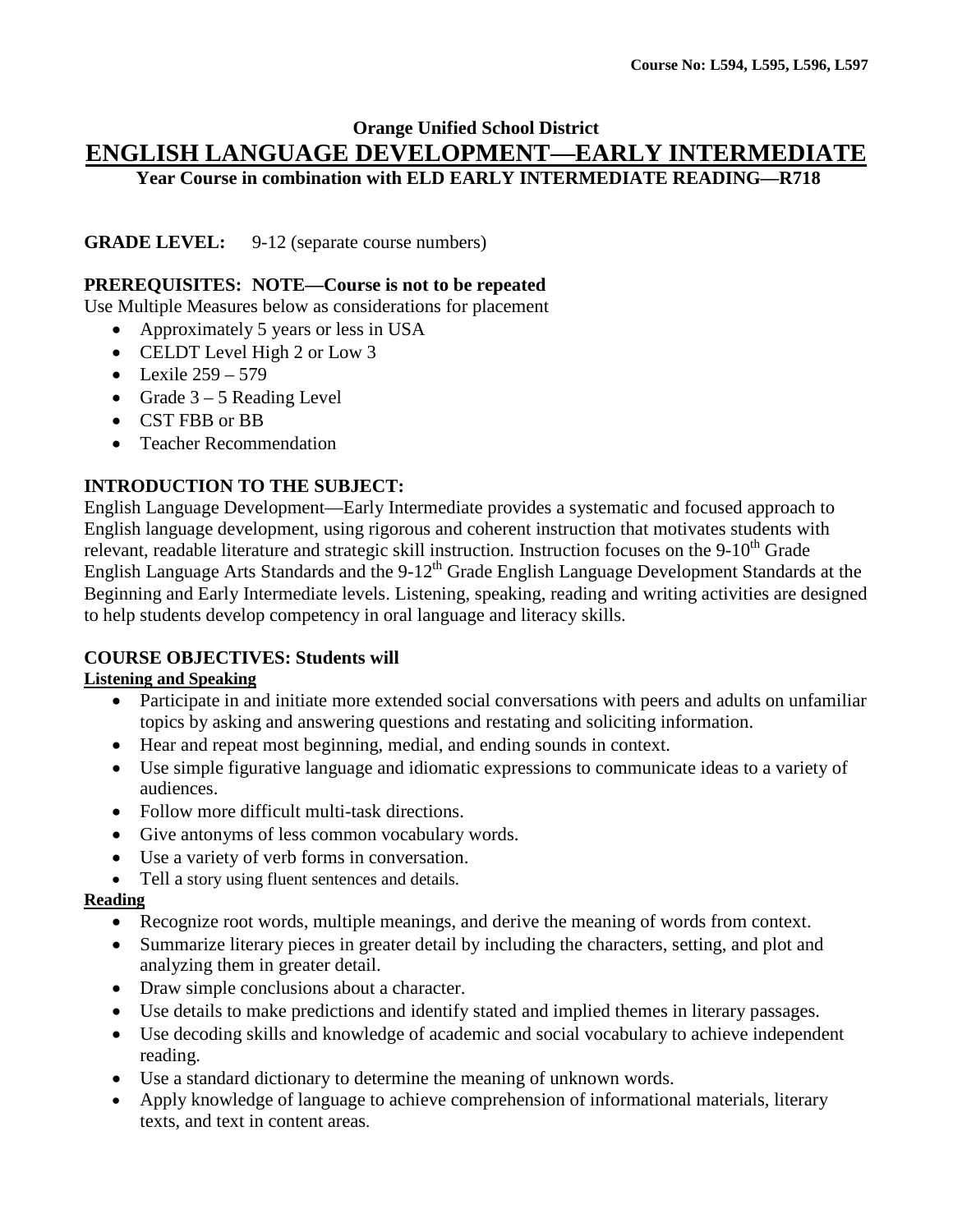English Language Development—Early Intermediate Page 2

### **Writing**

- Use standard writing conventions including present tense and subject/verb agreement.
- Distinguish noun endings.
- Write sentences appropriate to a topic with few errors.
- Write an essay with details and a clear sequence of events.
- Write detailed fictional biographies or autobiographies.
- Fill out job applications and prepare résumés that are clear and address the intended audience appropriately.
- Use strategies of note taking, outlining, and summarizing to structure drafts of essays.

**RECOMMENDED TEXT:** Moore, D., Short, D., Smith, M., Tatum, A. 2007. *Edge Reading, Writing & Language Level A.* Carmel, CA: Hampton Brown.

### **Support materials:**

Teachers

- Level A Teacher's Editions (2 Volumes)
- Level A Interactive Practice Book Teacher's Annotated Edition
- Level A Reading & Writing Transparencies

### Students

- Level A Student Edition
- Level A Interactive Practice Book
- Level A Grammar and Writing Practice Book
- Level A Selection Readings and Fluency Models CDs
- Level A Library Books
	- o *Bronx Masquerade*
	- o *Cesar Chavez*
	- o *Crazy Loco*
	- o *Dr Jekyll and Mr. Hype*
	- o *Dracula*
	- o *Blue*
	- o *Chasing the Lion*
	- o *Miracles*
	- o *Jane Eyre*
	- o *Mysteries of Sherlock Holmes*
- o *Of Sound Mind* o *Out of War*
- o *Jerry Spinelli*
- o *The Chi Lin Purse*
- o *The Riddle*
- o *Schoolhouse*
- o *The Friends*
- o *Sara's Diary*
- o *Ties that Bind*
- o *Talking Stars*

o *Novio Boy*

Supplemental Materials (Specific resources are limited to availability at each school site and teachers' preferences.

Grammar:

• *Grammar in Context English Yes!*

Vocabulary:

• *Test-Prep Vocabulary Basic Vocabulary Builder*

Spelling:

• *Spell It Out*

Greek/Latin Root Words:

• *English From The Roots U*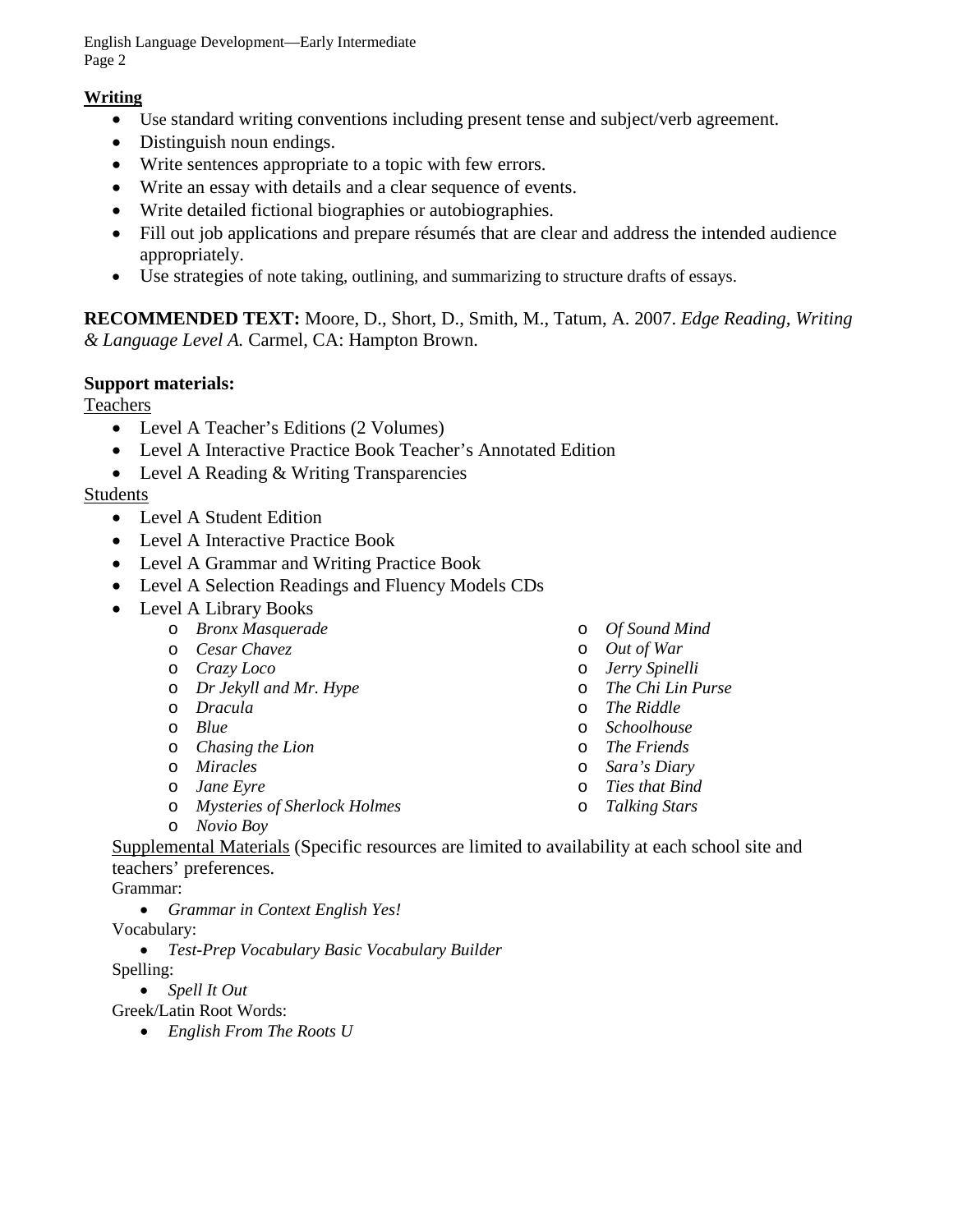# **COURSE OVERVIEW AND APPROXIMATE UNIT TIME ALLOTMENTS:**

### **FIRST SEMESTER**

| Pacing             | <b>Instructional Unit</b>                                                                                                                                                                                                                                                                                                                                                                                                                                                                                                                                                                                                                                                                                                                                                                                                                     | <b>ELD Essential Standards</b><br><b>Connection to ELA Standards can be</b>                                                                                                                                                                                                                                                                                                                                                                                                                                                                                                                                                                                                                                                                                                                                                                                                                                                                                                                   | <b>Required</b>                                                                                                                                                                                                                                                                                                                                                                                                                                                       |
|--------------------|-----------------------------------------------------------------------------------------------------------------------------------------------------------------------------------------------------------------------------------------------------------------------------------------------------------------------------------------------------------------------------------------------------------------------------------------------------------------------------------------------------------------------------------------------------------------------------------------------------------------------------------------------------------------------------------------------------------------------------------------------------------------------------------------------------------------------------------------------|-----------------------------------------------------------------------------------------------------------------------------------------------------------------------------------------------------------------------------------------------------------------------------------------------------------------------------------------------------------------------------------------------------------------------------------------------------------------------------------------------------------------------------------------------------------------------------------------------------------------------------------------------------------------------------------------------------------------------------------------------------------------------------------------------------------------------------------------------------------------------------------------------------------------------------------------------------------------------------------------------|-----------------------------------------------------------------------------------------------------------------------------------------------------------------------------------------------------------------------------------------------------------------------------------------------------------------------------------------------------------------------------------------------------------------------------------------------------------------------|
|                    |                                                                                                                                                                                                                                                                                                                                                                                                                                                                                                                                                                                                                                                                                                                                                                                                                                               | found in West Ed Document                                                                                                                                                                                                                                                                                                                                                                                                                                                                                                                                                                                                                                                                                                                                                                                                                                                                                                                                                                     |                                                                                                                                                                                                                                                                                                                                                                                                                                                                       |
| 5 weeks<br>Ongoing | <b>CELDT</b> Preparation and<br><b>Unit 1: Think Again</b><br><b>EQ</b> – What Influences How<br>You Act?<br>Unit Launch<br>• Interpret quotes and analyze<br>visuals<br>Cluster 1<br>• The Experiment (short story)<br>• Superstitions: The Truth<br>Uncovered (magazine article)<br>• Vocabulary Workshop: Use<br>word parts<br>Cluster <sub>2</sub><br>• Building Bridges (short story)<br>• The Right Words at the Right<br>Time (memoir)<br>$\bullet$ Listening & Speaking<br>Workshop: Role-Play<br>Cluster 3<br>• The Open Window (short<br>story)<br>• One in a Million (folk tale)<br><b>Language</b><br>• Ask and Answer Questions<br><u>Grammar</u><br>• Complete Sentences<br>Subject/Verb Agreement<br>$\bullet$<br>Complete Sentence<br><b>Vocabulary</b><br>Prefixes<br>Suffixes<br><b>Writing</b><br>• Response to Literature | <b>CELDT-All four domains</b><br><b>Listening &amp; Speaking</b><br>Cluster $1 -$ Beliefs<br><b>Cluster 2- Discussion</b><br>$\bullet$<br>Cluster 3- Discussion<br>Reading<br>Reading Word Analysis:<br>• Cluster $1$ – Preview and Predict<br>Cluster 2 - Clarify Ideas<br>$\bullet$<br>• Cluster 3- Interpret, Analyze,<br>Speculate<br>Reading Comprehension<br>Cluster $1 -$ Monitor<br>Cluster 2- Respond to<br>$\bullet$<br><b>Comprehension Questions</b><br>• Cluster 3- Analyze Key Ideas<br>Literary Response and Analysis:<br>$\bullet$ Cluster 1 – Plot and Setting<br>Cluster 2- Perspective<br>Cluster 3 - Genre<br>$\bullet$<br><b>Writing</b><br>Writing Strategies & Applications:<br><b>Cluster 1- Opinion Statement</b><br>Cluster 2 – Comparison Essay<br>Cluster $3$ – Focus and Unity<br><b>Writing Conventions:</b><br>• Cluster 1- Kinds of Sentences,<br><b>Subjects and Predicates</b><br>• Cluster $2 -$ Subject Verb Agreement<br>• Cluster 3- Sentence Fragments | <b>Assessments</b><br><b>Edge Placement Test</b><br>(District<br><b>Requirement with</b><br>Data Director if<br>student is new to<br>curriculum)<br><b>CELDT</b><br>EQ: Project-<br>Children's Book (T3,<br>T68)<br>Cluster Tests and/or<br>Teacher generated<br>tests/quizzes<br><b>Unit 1 Test (District</b><br><b>Requirement with</b><br>Data Director)<br>Teacher<br>Observation/Student<br>Participation<br><b>Reading Fluency</b><br>(timed and/or<br>untimed) |
|                    | Narrative Paragraph<br><b>Comparison Essay</b>                                                                                                                                                                                                                                                                                                                                                                                                                                                                                                                                                                                                                                                                                                                                                                                                |                                                                                                                                                                                                                                                                                                                                                                                                                                                                                                                                                                                                                                                                                                                                                                                                                                                                                                                                                                                               |                                                                                                                                                                                                                                                                                                                                                                                                                                                                       |
|                    | • Journal                                                                                                                                                                                                                                                                                                                                                                                                                                                                                                                                                                                                                                                                                                                                                                                                                                     |                                                                                                                                                                                                                                                                                                                                                                                                                                                                                                                                                                                                                                                                                                                                                                                                                                                                                                                                                                                               |                                                                                                                                                                                                                                                                                                                                                                                                                                                                       |
| 1 Week             | Unit 1 Writing Project: Write a Personal Narrative<br>Writing Trait Focus: Focus & Unity                                                                                                                                                                                                                                                                                                                                                                                                                                                                                                                                                                                                                                                                                                                                                      |                                                                                                                                                                                                                                                                                                                                                                                                                                                                                                                                                                                                                                                                                                                                                                                                                                                                                                                                                                                               | <b>Writing Portfolio</b><br>Rubric                                                                                                                                                                                                                                                                                                                                                                                                                                    |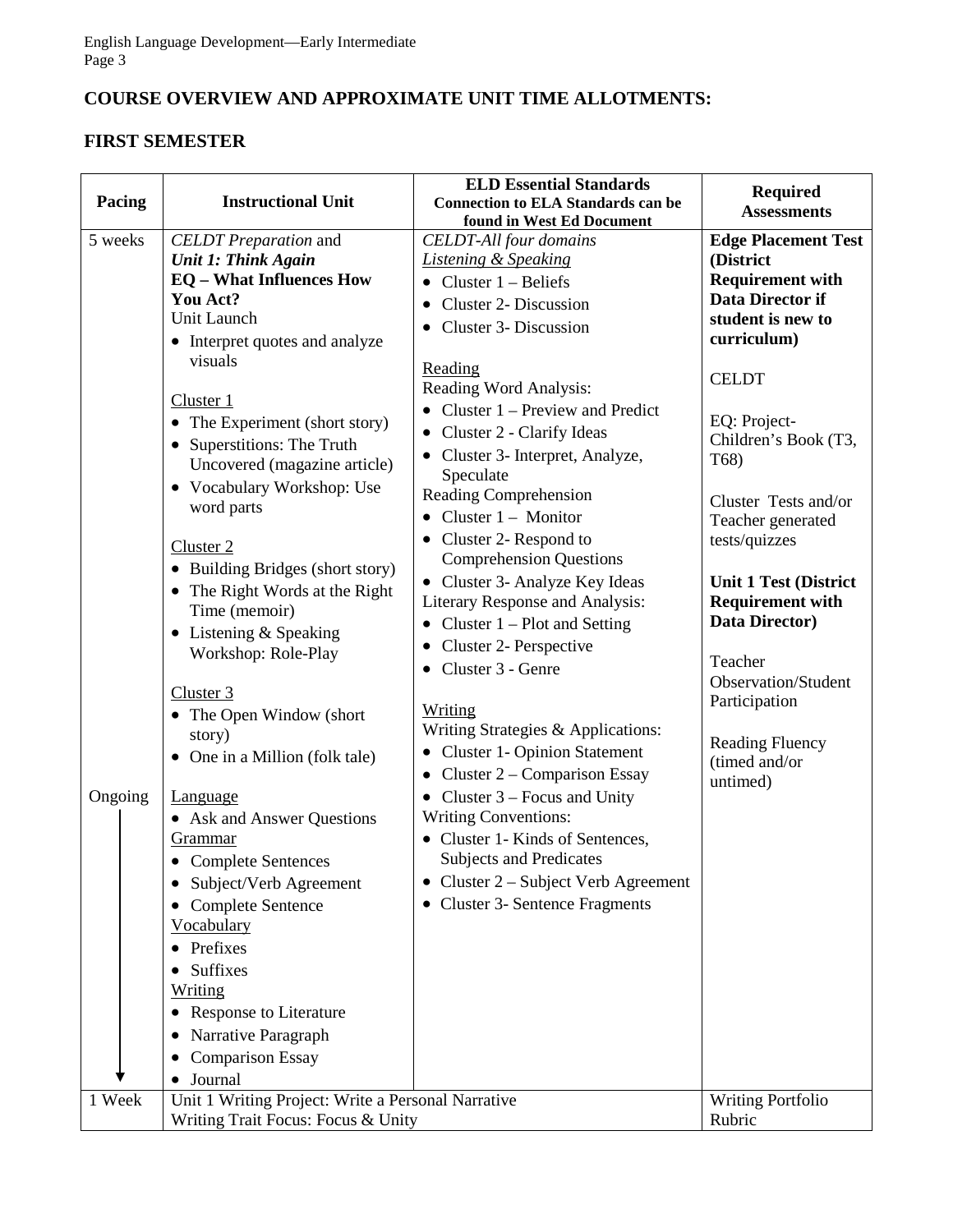| Pacing                                    | <b>Instructional Unit</b>                                 | <b>ELD Essential Standards</b><br><b>Connection to ELA Standards can be</b><br>found in West Ed Document | <b>Required</b><br><b>Assessments</b>     |
|-------------------------------------------|-----------------------------------------------------------|----------------------------------------------------------------------------------------------------------|-------------------------------------------|
| 4 weeks                                   | <b>Unit 2: Family Matters</b>                             | <b>Listening &amp; Speaking</b>                                                                          | EQ: Project-                              |
|                                           | <b>EQ</b> - How Do Families Affect Us?                    | • Cluster $1 - \text{Role-Play}$                                                                         | Documentary (T87,                         |
|                                           | Unit Launch                                               | • Cluster $2$ – Oral Report                                                                              | T154)                                     |
|                                           | • Evaluate a speaker's message                            | • Cluster 3 - Discussion                                                                                 |                                           |
|                                           | and analyze visuals                                       |                                                                                                          | Cluster Tests and/or                      |
|                                           | Cluster 1                                                 | Reading                                                                                                  | Teacher generated                         |
|                                           | • Genes: All in the Family                                | Reading Fluency and Systematic                                                                           | tests/quizzes                             |
|                                           | (nonfiction science article)                              | <b>Vocabulary Development:</b>                                                                           |                                           |
|                                           | • How to See DNA (nonfiction                              | • Cluster $1$ – Context Clues                                                                            | <b>Unit 2 Test (District</b>              |
|                                           | science procedure)                                        | Cluster $2$ – Intonation                                                                                 | <b>Requirement with</b><br>Data Director) |
|                                           | • Vocabulary Workshop: Use                                | $\bullet$ Cluster 3 - Expression                                                                         |                                           |
|                                           | <b>Context Clues</b>                                      | Reading Comprehension:                                                                                   | Teacher                                   |
|                                           | Cluster 2                                                 | Cluster $1 - Self-Question$                                                                              | Observation/Student                       |
|                                           | • Do Family Meals Matter?                                 | Cluster 2 – Interpret Visuals<br>$\bullet$                                                               | Participation                             |
|                                           | (nonfiction research report)                              | • Cluster $3 -$ Question the Author                                                                      |                                           |
|                                           | • Fish Cheeks (nonfiction<br>anecdote)                    |                                                                                                          | <b>Reading Fluency</b>                    |
|                                           | $\bullet$ Listening & Speaking                            | Writing                                                                                                  | (timed and/or                             |
|                                           | Workshop: Interview                                       | Writing Strategies and Applications:                                                                     | untimed)                                  |
|                                           | Cluster 3                                                 | • Cluster 1- Write Expository                                                                            |                                           |
|                                           | • Only Daughter (nonfiction                               | Compositions                                                                                             |                                           |
|                                           | memoir)                                                   | Cluster 2- Biographical Sketch<br>$\bullet$                                                              |                                           |
|                                           | • Calling a Foul (nonfiction                              | • Cluster $3$ – Development of Ideas                                                                     |                                           |
|                                           | news commentary)                                          | <b>Writing Conventions:</b>                                                                              |                                           |
|                                           | • Surveys on Sports (surveys)                             | • Cluster $1 -$ Subject Pronouns                                                                         |                                           |
| Ongoing                                   | <b>Language</b>                                           | • Cluster $2 -$ Action and Helping                                                                       |                                           |
|                                           | • Express Likes and Dislikes                              | Verbs                                                                                                    |                                           |
|                                           | • Express Ideas and Feelings                              | • Cluster $3$ – Present Tense Verbs                                                                      |                                           |
|                                           | • Express Needs and Intentions                            |                                                                                                          |                                           |
|                                           | Vocabulary                                                |                                                                                                          |                                           |
|                                           | <b>Context Clues</b>                                      |                                                                                                          |                                           |
|                                           | Phrasing                                                  |                                                                                                          |                                           |
|                                           | Accuracy<br>●                                             |                                                                                                          |                                           |
|                                           | Rate<br>٠                                                 |                                                                                                          |                                           |
|                                           | Intonation<br>$\bullet$                                   |                                                                                                          |                                           |
|                                           | <u>Grammar</u>                                            |                                                                                                          |                                           |
|                                           | <b>Subject Pronouns</b><br>$\bullet$                      |                                                                                                          |                                           |
|                                           | <b>Action Verbs</b>                                       |                                                                                                          |                                           |
|                                           | Helping verbs                                             |                                                                                                          |                                           |
|                                           | <b>Present Tense Verbs</b>                                |                                                                                                          |                                           |
|                                           | Writing                                                   |                                                                                                          |                                           |
|                                           | • Response to Literature                                  |                                                                                                          |                                           |
|                                           | Expository                                                |                                                                                                          |                                           |
|                                           | <b>Critical Review</b>                                    |                                                                                                          |                                           |
|                                           | <b>Biographical Sketch</b><br>$\bullet$                   |                                                                                                          |                                           |
| 1 Week                                    | Unit 2 Writing Project: Write a News Article (expository) |                                                                                                          | <b>Writing Portfolio</b>                  |
| Writing Trait Focus: Development of Ideas |                                                           | Rubric                                                                                                   |                                           |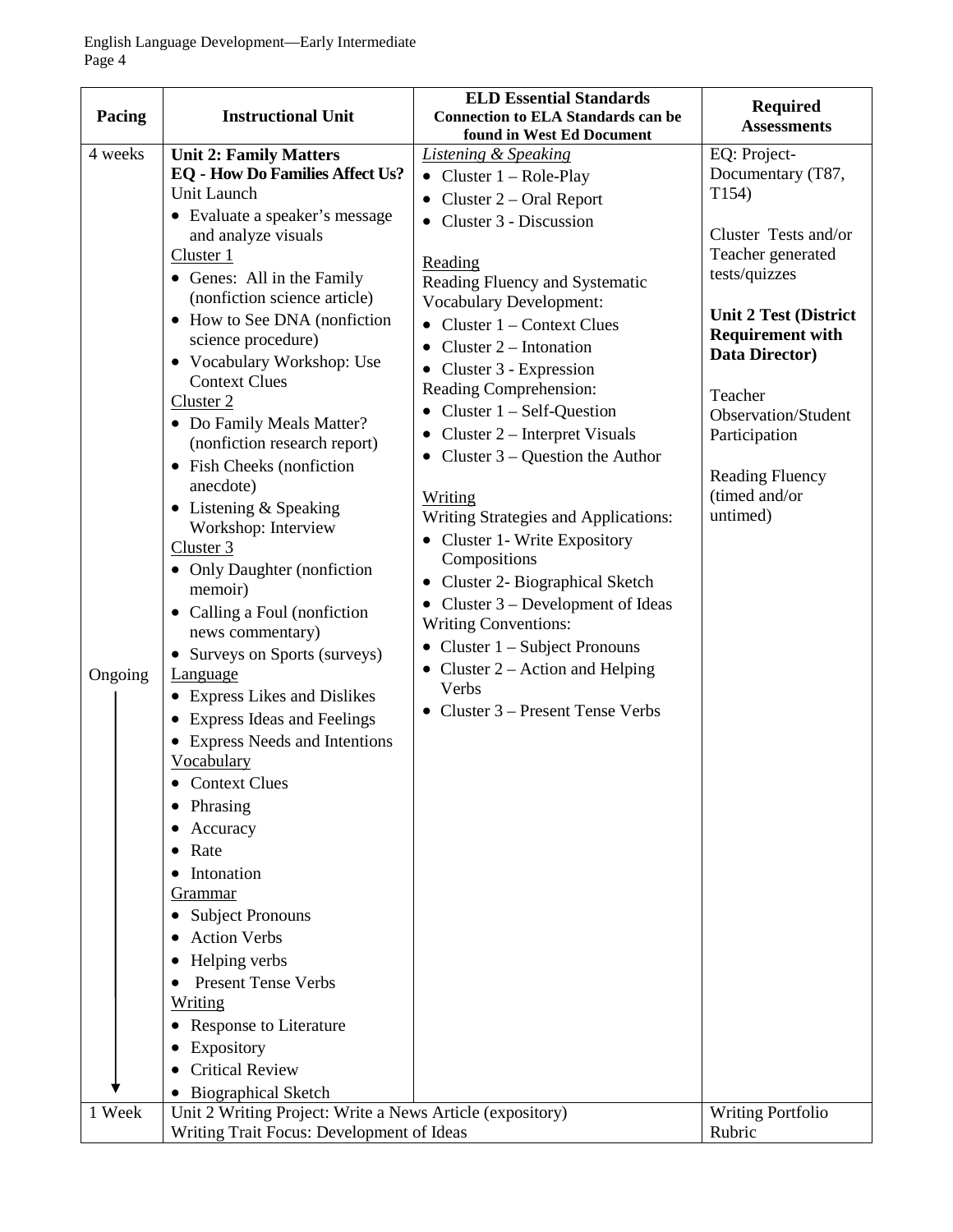| Pacing   | <b>Instructional Unit</b>                                          | <b>ELD Essential Standards</b><br><b>Connection to ELA Standards can be</b> | <b>Required</b><br><b>Assessments</b>     |
|----------|--------------------------------------------------------------------|-----------------------------------------------------------------------------|-------------------------------------------|
|          |                                                                    | found in West Ed Document                                                   |                                           |
| 4 Weeks  | <b>Unit 3: True Self</b>                                           | <b>Listening &amp; Speaking</b>                                             | EQ: Project-Gallery                       |
|          | EQ - Do We Find or Create                                          | Cluster $1 - Dramatize$                                                     | Walk (T173, T248)                         |
|          | <b>Our True Selves?</b>                                            | Cluster $2 -$ Discussion<br>٠                                               |                                           |
|          | Unit Launch                                                        | Cluster 3 - Drama                                                           | Cluster Tests and/or<br>Teacher generated |
|          | • Evaluate a speaker's message                                     |                                                                             | tests/quizzes                             |
|          | • Respond to and interpret                                         | Reading                                                                     |                                           |
|          | visuals                                                            | Reading Fluency and Systematic                                              | <b>Unit 3 Test (District</b>              |
|          |                                                                    | <b>Vocabulary Development:</b>                                              | <b>Requirement with</b>                   |
|          | Cluster 1                                                          | • Cluster $1$ – Intonation and Word<br>Families                             | Data Director)                            |
|          | • Heartbeat (short story)                                          |                                                                             |                                           |
|          | • Zits (comic strip)                                               | • Cluster $2$ – Phrasing                                                    | Teacher                                   |
|          | • Behind the Bulk (informative                                     | • Cluster $3$ - Expression<br>Reading Comprehension:                        | Observation/Student                       |
|          | article)                                                           | • Cluster $1 - Point$ of View                                               | Participation                             |
|          | • Vocabulary Workshop: word                                        |                                                                             |                                           |
|          | families                                                           | • Cluster $2$ – First Person Point of<br>View                               | <b>Reading Fluency</b>                    |
|          | Cluster 2                                                          | Cluster $3$ – Point of View                                                 | (timed and/or<br>untimed)                 |
|          | • I Go Along (short story)                                         |                                                                             |                                           |
|          | • Theme for English B (poem)                                       | Writing                                                                     |                                           |
|          | $\bullet$ Listening & Speaking                                     | <b>Writing Strategies and Applications:</b>                                 |                                           |
|          | Workshop: Retell a Story                                           | • Cluster 1- Organization                                                   |                                           |
|          |                                                                    | • Cluster 2- Opinion Statement                                              |                                           |
|          | Cluster 3                                                          | Cluster 3 – Cause-Effect                                                    |                                           |
|          | • The Pale Mare (short story)                                      | <b>Writing Conventions:</b>                                                 |                                           |
|          | • My Horse, Fly Like a Bird                                        | $\bullet$ Cluster 1 – Verb Tenses                                           |                                           |
|          | (poem)                                                             | Cluster 2 – Verb Tenses                                                     |                                           |
|          | • Caged Bird (poem)                                                | • Cluster $3$ – Pronouns                                                    |                                           |
| Ongoing  |                                                                    |                                                                             |                                           |
|          | <b>Language</b>                                                    |                                                                             |                                           |
|          | • Give and Respond to<br>Commands                                  |                                                                             |                                           |
|          | • Make and Respond to                                              |                                                                             |                                           |
|          | Requests                                                           |                                                                             |                                           |
|          | • Give Directions                                                  |                                                                             |                                           |
|          | Vocabulary                                                         |                                                                             |                                           |
|          | • Word Families                                                    |                                                                             |                                           |
|          | • Latin and Greek Roots                                            |                                                                             |                                           |
|          | Grammar                                                            |                                                                             |                                           |
|          | • Use Verb Tenses                                                  |                                                                             |                                           |
|          | Pronouns                                                           |                                                                             |                                           |
|          | <u>Writing</u>                                                     |                                                                             |                                           |
|          | • Response to Literature                                           |                                                                             |                                           |
|          | <b>Opinion Statement</b>                                           |                                                                             |                                           |
|          | • Compare/Contrast                                                 |                                                                             |                                           |
| Optional | Unit 3 Writing Project: Write a Short Story (narrative) (optional) |                                                                             | <b>Writing Portfolio</b>                  |
|          | Writing Trait Focus: Organization                                  |                                                                             | Rubric                                    |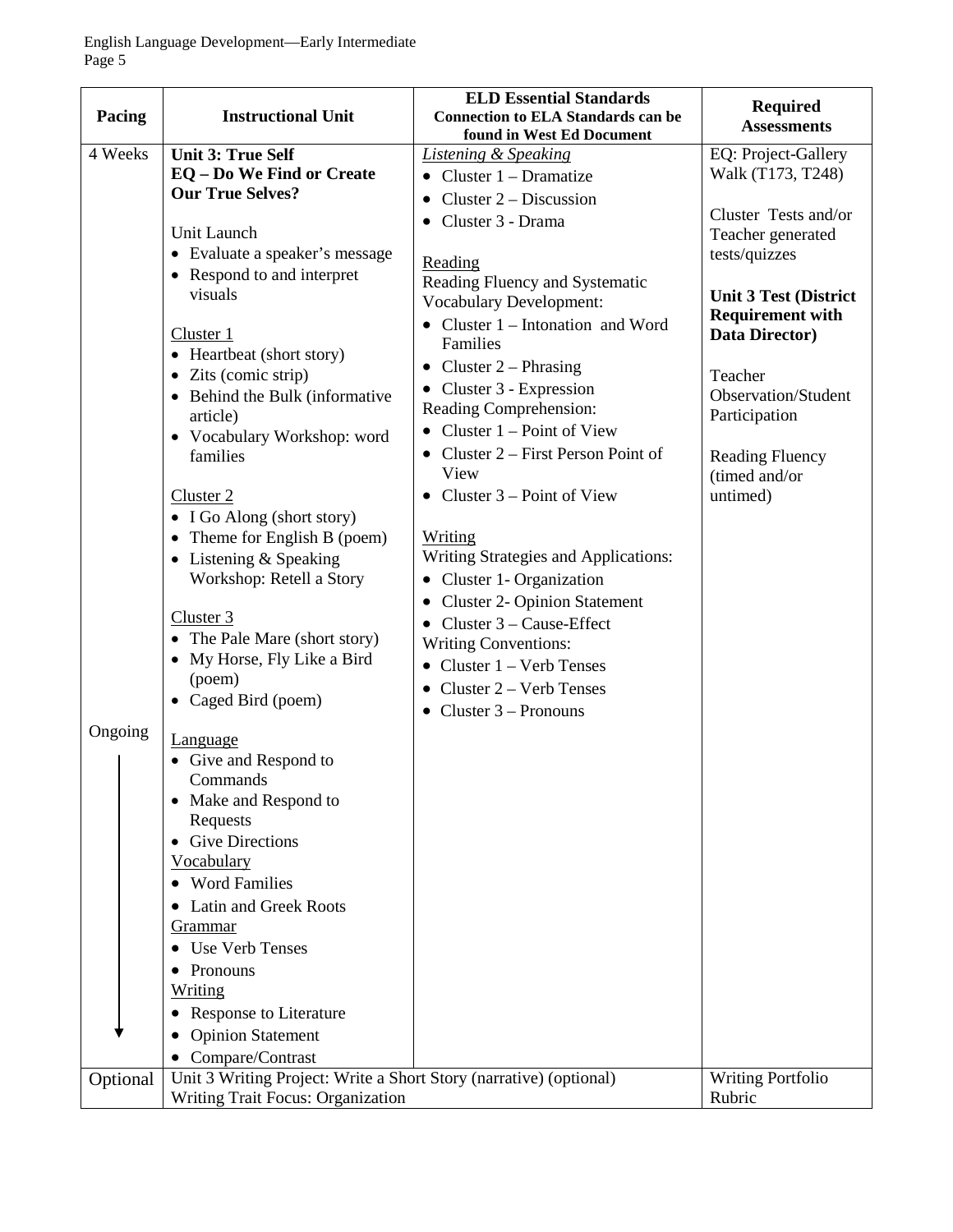| Pacing  | <b>Instructional Unit</b>                                                                                                                                                                                                                                                                                      | <b>ELD Essential Standards</b><br><b>Connection to ELA Standards can be</b><br>found in West Ed Document                                                                                                                                                                              | <b>Required</b><br><b>Assessments</b>                                     |
|---------|----------------------------------------------------------------------------------------------------------------------------------------------------------------------------------------------------------------------------------------------------------------------------------------------------------------|---------------------------------------------------------------------------------------------------------------------------------------------------------------------------------------------------------------------------------------------------------------------------------------|---------------------------------------------------------------------------|
| 4 Weeks | <b>Unit 4: Give and Take</b><br><b>EQ</b> - How Much Should People<br><b>Help Each Other?</b><br>Unit Launch                                                                                                                                                                                                   | <b>Listening &amp; Speaking</b><br>• Cluster $1 -$ Discussion<br>Cluster 2 – Slide Show<br>Cluster 3 – Extemporaneous Talk                                                                                                                                                            | EQ: Project-<br>Multimedia<br>Presentation (T267,<br>T330)                |
|         | • Evaluate a speaker's message<br>• Respond to $&$ interpret visuals                                                                                                                                                                                                                                           | Reading<br>Reading Fluency and Systematic<br><b>Vocabulary Development:</b>                                                                                                                                                                                                           | Cluster Tests and/or<br>Teacher generated<br>tests/quizzes                |
|         | Cluster 1<br>• Enabling or Disabling?<br>(nonfiction informational text)<br>• This I Believe (nonfiction                                                                                                                                                                                                       | Cluster 1 – Context Clues<br>$\bullet$<br>Cluster 2 – Unfamiliar Words<br>• Cluster $3 -$ Multiple-Meaning<br>Words                                                                                                                                                                   | <b>Unit 4 Test (District</b><br><b>Requirement with</b><br>Data Director) |
|         | essay)<br>• Vocabulary Workshop:<br>Contextual Analysis to<br>Determine Word Meaning                                                                                                                                                                                                                           | Reading Comprehension:<br>Cluster $1 -$ Analyze<br>Cluster 2 – Summarize<br>$\bullet$<br>• Cluster $3$ – Importance                                                                                                                                                                   | Teacher<br>Observation/Student<br>Participation                           |
|         | Cluster 2<br>• Brother Ray: Ray Charles's<br>Own Story (nonfiction<br>autobiography)<br>• Hard Times (song lyrics)<br>• Power of the Powerless<br>(nonfiction memoir)<br>$\bullet$ Listening & Speaking<br>Workshop: Oral Report<br>Cluster 3<br>• He Was No Bum (nonfiction<br>eulogy)<br>• Miss Rosie (poem) | Writing<br>Writing Strategies and Applications:<br>Cluster 1- Journal<br>$\bullet$<br>Cluster 2- Summary<br>Cluster 3 – Opinion Statement<br><b>Writing Conventions:</b><br>$\bullet$ Cluster 1 – Possessive Words<br>• Cluster $2$ – Prepositions<br>• Cluster $3 - Object Pronouns$ | <b>Reading Fluency</b><br>(timed and/or<br>untimed)                       |
| Ongoing | <b>Language</b><br>• Describe an Experience<br>• Describe People and Places<br>• Describe Events<br><b>Vocabulary</b><br>• Context Clues<br><u>Grammar</u><br>• Possessive Words<br>• Prepositions<br>• Object Pronouns<br><b>Writing</b><br>• Journal<br>• Summary Paragraph<br>• Voice and Style             |                                                                                                                                                                                                                                                                                       |                                                                           |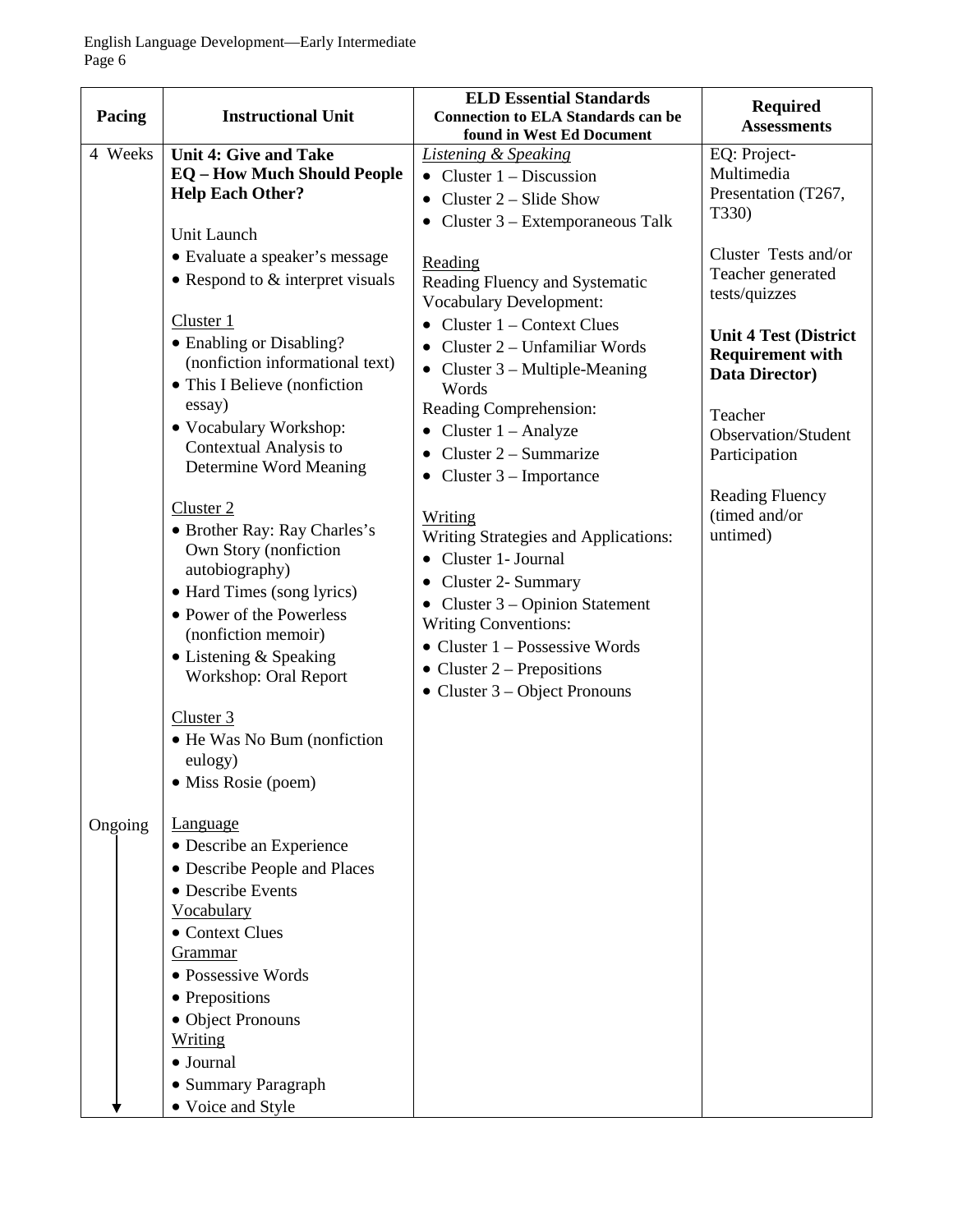## **SECOND SEMESTER**

| Pacing  | <b>Instructional Unit</b>                                           | <b>ELD Essential Standards</b><br><b>Connection to ELA Standards can be</b><br>found in West Ed Document | <b>Required</b><br><b>Assessments</b> |
|---------|---------------------------------------------------------------------|----------------------------------------------------------------------------------------------------------|---------------------------------------|
| 1 Week  | Unit 4 Writing Project: Write a Problem-Solution Essay (expository) |                                                                                                          | <b>Writing Portfolio</b>              |
|         | Writing Trait Focus: Voice and Style                                |                                                                                                          | Rubric                                |
| 4 Weeks | <b>CAHSEE</b> Preparation and                                       | <b>Listening &amp; Speaking</b>                                                                          | <b>CAHSEE</b>                         |
|         | <b>Unit 5: Fair Play</b>                                            | • Cluster $1$ – Dramatize                                                                                | $(10^{th}$ and $12^{th}$ )            |
|         | <b>EQ</b> - Do People Get What They                                 | • Cluster $2$ –Role Play                                                                                 |                                       |
|         | Deserve?                                                            | • Cluster $3$ – Panel Discussion                                                                         | EQ: Project-Comic                     |
|         |                                                                     |                                                                                                          | <b>Book or Graphic</b>                |
|         | Unit Launch                                                         | Reading                                                                                                  | Novel (T349, T422)                    |
|         | • Evaluate a speaker's message                                      | Reading Fluency and Systematic                                                                           |                                       |
|         | • Respond to and interpret                                          | <b>Vocabulary Development:</b>                                                                           | Cluster Tests and/or                  |
|         | visuals                                                             | • Cluster $1 - Symonyms$                                                                                 | Teacher generated<br>tests/quizzes    |
|         | Cluster 1                                                           | • Cluster $2 -$ Antonyms                                                                                 |                                       |
|         | • Jump Away (short story)                                           | $\bullet$ Cluster 3 - Antonyms                                                                           | <b>Unit 5 Test (District</b>          |
|         | • Showdown with Big Eva                                             | Reading Comprehension:                                                                                   | <b>Requirement with</b>               |
|         | (personal narrative)                                                | • Cluster $1$ – Theme                                                                                    | Data Director)                        |
|         | • Vocabulary Workshop: Relate                                       | Cluster $2 -$ Suspense<br>$\bullet$                                                                      |                                       |
|         | words                                                               | Cluster $3 -$ Irony                                                                                      | Teacher                               |
|         | • Listening & Speaking                                              |                                                                                                          | Observation/Student                   |
|         | Workshop: Ask for and Give                                          | Writing                                                                                                  | Participation                         |
|         | Information                                                         | Writing Strategies and Applications:                                                                     |                                       |
|         | Cluster 2                                                           | • Cluster 1- Opinion Statement                                                                           | <b>Reading Fluency</b>                |
|         | • Fear (short story)                                                | • Cluster 2- Character Sketch                                                                            | (timed and/or                         |
|         | • Violence Hits Home                                                | • Cluster $3$ – Letter                                                                                   | untimed)                              |
|         | (magazine article)                                                  | <b>Writing Conventions:</b>                                                                              |                                       |
|         | • Listening and Speaking                                            | • Cluster $1 - \text{Adjectives}$                                                                        |                                       |
|         | Workshop: Panel Discussion                                          | • Cluster $2 - \text{Adjectives}$                                                                        |                                       |
|         | Cluster 3                                                           | • Cluster $3 -$ Adverbs                                                                                  |                                       |
|         | • Abuela Invents the Zero (short)<br>story)                         |                                                                                                          |                                       |
|         | • Karate (personal narrative)                                       |                                                                                                          |                                       |
|         | • Listening $&$ Speaking                                            |                                                                                                          |                                       |
|         | Workshop: Define and Explain                                        |                                                                                                          |                                       |
| Ongoing | <b>Language</b>                                                     |                                                                                                          |                                       |
|         | Ask for and Give Information                                        |                                                                                                          |                                       |
|         | <b>Engage in Conversation</b>                                       |                                                                                                          |                                       |
|         | Define and Explain<br>$\bullet$                                     |                                                                                                          |                                       |
|         | Vocabulary                                                          |                                                                                                          |                                       |
|         | Synonyms                                                            |                                                                                                          |                                       |
|         | Antonyms                                                            |                                                                                                          |                                       |
|         | Grammar                                                             |                                                                                                          |                                       |
|         | Adjectives                                                          |                                                                                                          |                                       |
|         | Adverbs                                                             |                                                                                                          |                                       |
|         | <u>Writing</u>                                                      |                                                                                                          |                                       |
|         | <b>Response to Literature</b>                                       |                                                                                                          |                                       |
|         | <b>Character Sketch</b>                                             |                                                                                                          |                                       |
|         | Organization                                                        |                                                                                                          |                                       |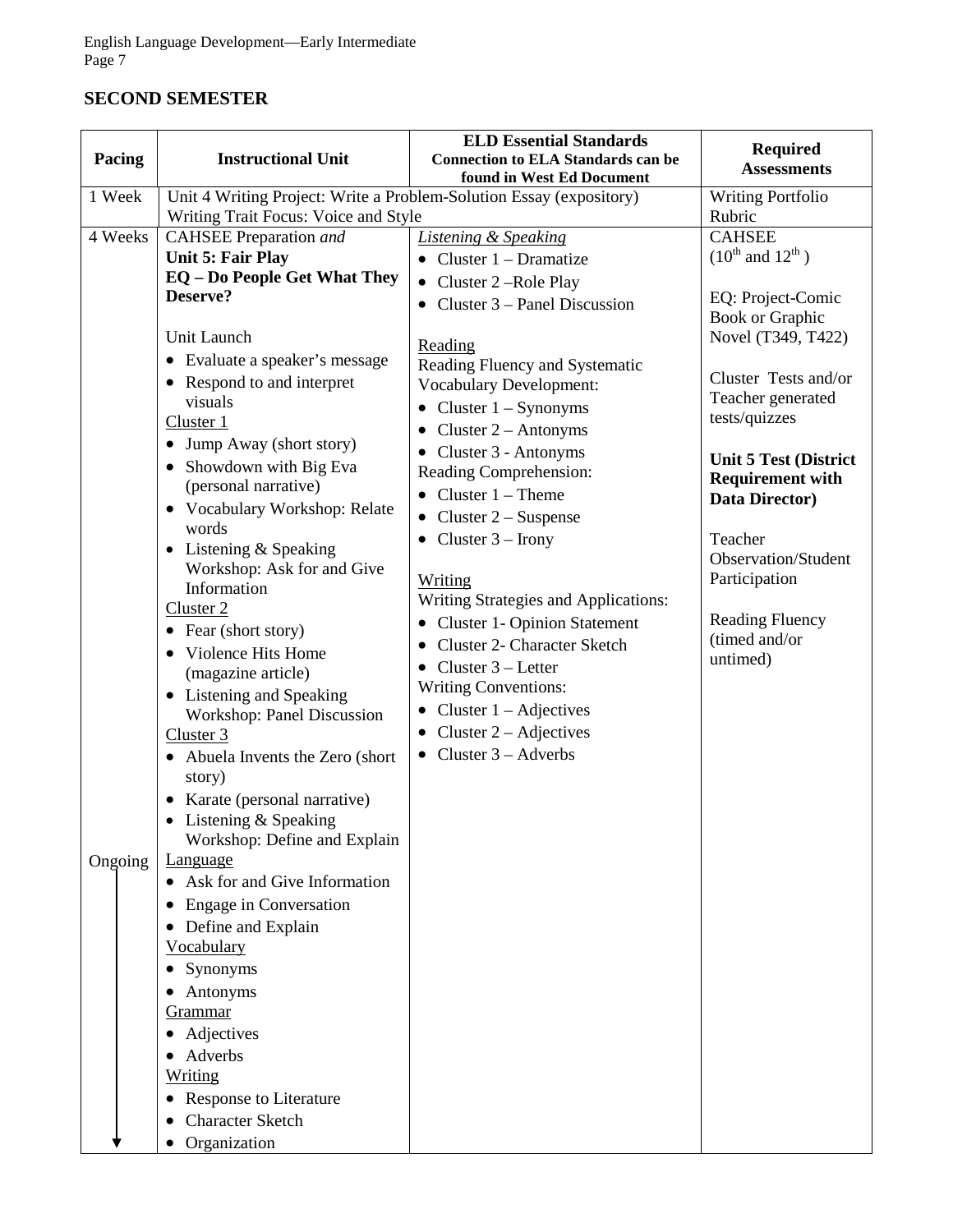| Pacing             | <b>Instructional Unit</b>                                                                                                                                                                                                                                                                                                                                                                                                                                                                                                                                                                                                                                                                                                                                                                                                                                                                                                                                                                                                                                                            | <b>ELD Essential Standards</b><br><b>Connection to ELA Standards can be</b><br>found in West Ed Document                                                                                                                                                                                                                                                                                                                                                                                                                                                                                                                                                                                                                                         | <b>Required</b><br><b>Assessments</b>                                                                                                                                                                                                                                                                     |
|--------------------|--------------------------------------------------------------------------------------------------------------------------------------------------------------------------------------------------------------------------------------------------------------------------------------------------------------------------------------------------------------------------------------------------------------------------------------------------------------------------------------------------------------------------------------------------------------------------------------------------------------------------------------------------------------------------------------------------------------------------------------------------------------------------------------------------------------------------------------------------------------------------------------------------------------------------------------------------------------------------------------------------------------------------------------------------------------------------------------|--------------------------------------------------------------------------------------------------------------------------------------------------------------------------------------------------------------------------------------------------------------------------------------------------------------------------------------------------------------------------------------------------------------------------------------------------------------------------------------------------------------------------------------------------------------------------------------------------------------------------------------------------------------------------------------------------------------------------------------------------|-----------------------------------------------------------------------------------------------------------------------------------------------------------------------------------------------------------------------------------------------------------------------------------------------------------|
| 1 Week             | Unit 5 Writing Project: Write a Description of a Process (expository-                                                                                                                                                                                                                                                                                                                                                                                                                                                                                                                                                                                                                                                                                                                                                                                                                                                                                                                                                                                                                |                                                                                                                                                                                                                                                                                                                                                                                                                                                                                                                                                                                                                                                                                                                                                  | <b>Writing Portfolio</b>                                                                                                                                                                                                                                                                                  |
| 4 Weeks<br>Ongoing | procedural) Writing Trait Focus: Organization<br>Unit 6: Coming Of Age<br><b>EQ</b> – What Rights and<br><b>Responsibilities Should Teens</b><br>Have?<br>Unit Launch<br>• Evaluate a speaker's message<br>• Respond to and interpret<br>visuals<br>Cluster 1<br>• 16: The Right Voting Age<br>(nonfiction argument)<br>Teen Brains are Different<br>$\bullet$<br>(nonfiction expository<br>nonfiction)<br>• Vocabulary Workshop: Use a<br>dictionary to build word<br>knowledge<br>Cluster 2<br><b>Should Communities Set Teen</b><br>Curfews? (nonfiction<br>magazine opinion piece)<br>• Curfews: A National Debate<br>(nonfiction commentary)<br>• Listening & Speaking<br>Workshop: Persuasive Speech<br>Cluster 3<br>• What Does Responsibility<br>Look Like? (nonfiction essay)<br>• Getting a Job (nonfiction<br>functional documents)<br><b>Language</b><br><b>Make Comparisons</b><br>$\bullet$<br><b>Express Opinions</b><br>$\bullet$<br>Persuade<br><b>Vocabulary</b><br><b>Reference Sources</b><br>Analogies<br>Multiple Meaning Words<br>$\bullet$<br><u>Grammar</u> | <b>Listening &amp; Speaking</b><br>• Cluster $1$ – Dramatize<br>• Cluster $2$ –Role Play<br>Cluster 3 – Panel Discussion<br>Reading<br>Reading Fluency and Systematic<br><b>Vocabulary Development:</b><br>Cluster 1 – Reference Sources<br>Cluster $2 -$ Analogies<br>$\bullet$<br>• Cluster 3 - Multiple Meaning Words<br>Reading Comprehension:<br>• Cluster $1 -$ Theme<br>Cluster $2 -$ Suspense<br>$\bullet$<br>• Cluster $3$ – Irony<br>Writing<br><b>Writing Strategies and Applications:</b><br>• Cluster 1- Analysis<br>Cluster 2- Argument<br>$\bullet$<br>• Cluster $3$ – Letter of Persuasion<br><b>Writing Conventions:</b><br>Cluster 1 – Indefinite Pronouns<br>• Cluster $2 - Word Order$<br>• Cluster $3$ – Compound Sentences | Rubric<br>EQ: Project-Ad<br>Campaign (T441,<br>T500)<br>Cluster Tests and/or<br>Teacher generated<br>tests/quizzes<br><b>Unit 6 Test (District</b><br><b>Requirement with</b><br>Data Director)<br>Teacher<br>Observation/Student<br>Participation<br><b>Reading Fluency</b><br>(timed and/or<br>untimed) |
|                    | <b>Indefinite Pronouns</b><br>٠<br>Word Order                                                                                                                                                                                                                                                                                                                                                                                                                                                                                                                                                                                                                                                                                                                                                                                                                                                                                                                                                                                                                                        |                                                                                                                                                                                                                                                                                                                                                                                                                                                                                                                                                                                                                                                                                                                                                  |                                                                                                                                                                                                                                                                                                           |
|                    | <b>Compound Sentences</b><br><b>Writing</b><br>Analysis<br>Argument                                                                                                                                                                                                                                                                                                                                                                                                                                                                                                                                                                                                                                                                                                                                                                                                                                                                                                                                                                                                                  |                                                                                                                                                                                                                                                                                                                                                                                                                                                                                                                                                                                                                                                                                                                                                  |                                                                                                                                                                                                                                                                                                           |
|                    | Persuasion                                                                                                                                                                                                                                                                                                                                                                                                                                                                                                                                                                                                                                                                                                                                                                                                                                                                                                                                                                                                                                                                           |                                                                                                                                                                                                                                                                                                                                                                                                                                                                                                                                                                                                                                                                                                                                                  |                                                                                                                                                                                                                                                                                                           |